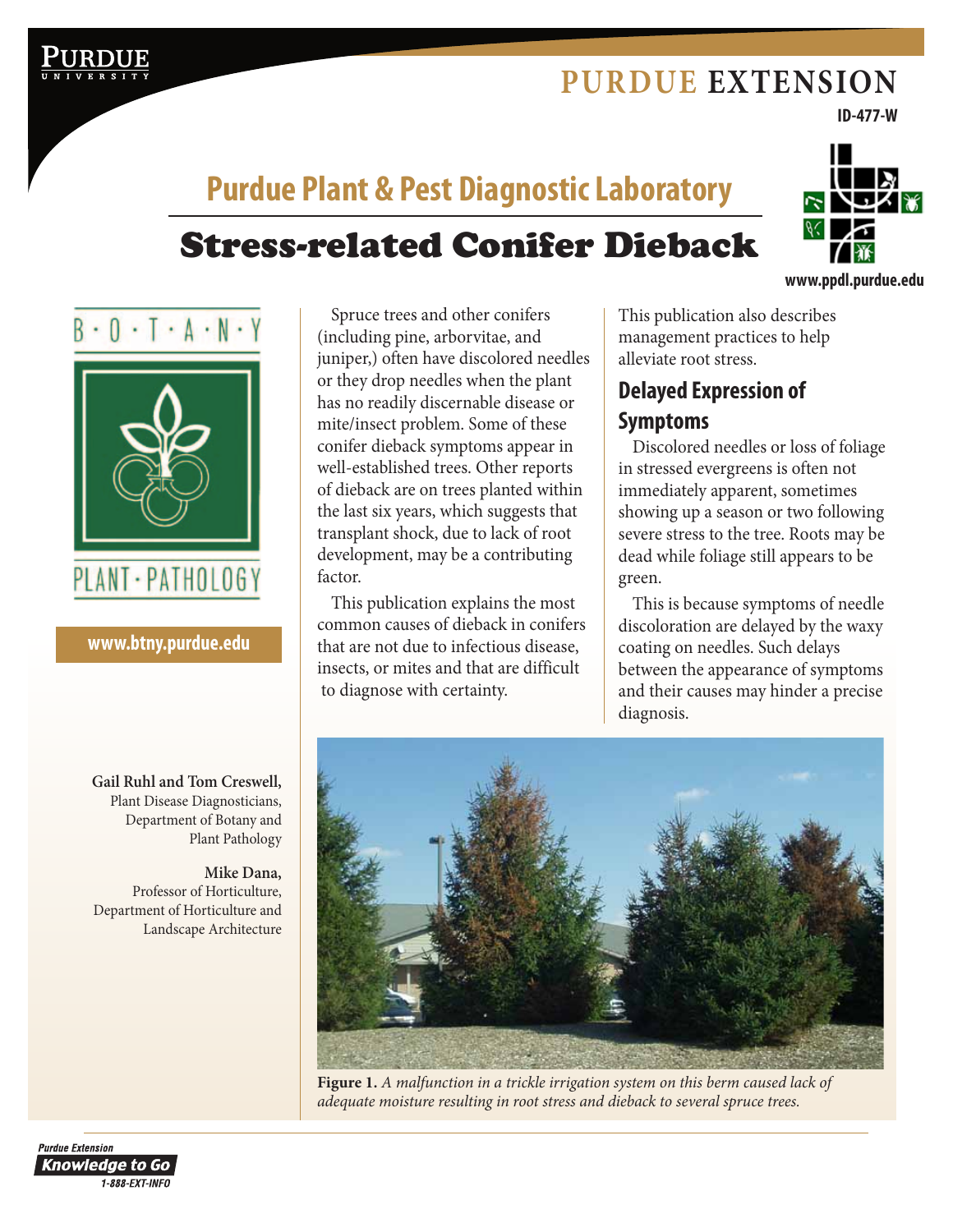#### **Conifer Dieback - ID-477-W**



**Figure 2.** *Arborvitae dieback due to root stress caused by a combination of a less than favorable site, plus environmental and cultural factors.*

### **Possible Causes**

Typically, foliar discoloration and branch dieback can be attributed to one or more factors related to the site where the tree is planted:

- **There is excessive moisture in the root zone.** This can come from too much rain or irrigation water. It can also occur when a tree is in a low spot where water collects due to heavy clay and poor drainage.
- l **There are compacted soils around the tree's roots.** This results in poor aeration and excess moisture.
- **There is excessive dryness in the root zone.** This can be due to the soil type, drought, and other factors.
- **There are extremes in the soil pH.** The soil may be too alkaline or too acidic for the tree species.

Other cultural problems that can cause conifer dieback include:

- l Girdling roots that grow around the tree's main stem and cut off the flow of water and other nutrients.
- l Herbicide damage from drift or root uptake.
- Planting too deeply so as to cause smothering of roots due to a lack of oxygen.
- $\bullet$  Excessive mulch that can cause trunk rot, reduce oxygen in the root zone, and prevent water penetration to the roots.
- l Trunk injuries from mower or string trimmers.
- Root-zone disruption from construction and other digging activities
- l Salt damage from exposure to de-icing salts and salt uptake near roads and sidewalks.





**Figure 3.** *This spruce branch shows dieback symptoms typical of root zone stresses caused by moisture extremes (drought, excess water) and other unfavorable site-related factors.*

**Figure 4.** *The irregular browning of needles present on this branch, can be caused by root stress.*



**Figure 5.** *Spruce dieback caused by root uptake of the herbicide Imprelis® (aminocyclopyrachlor), a growth-regulator-type herbicide. Photo by Andrew Roth, Office of Indiana State Chemist.*